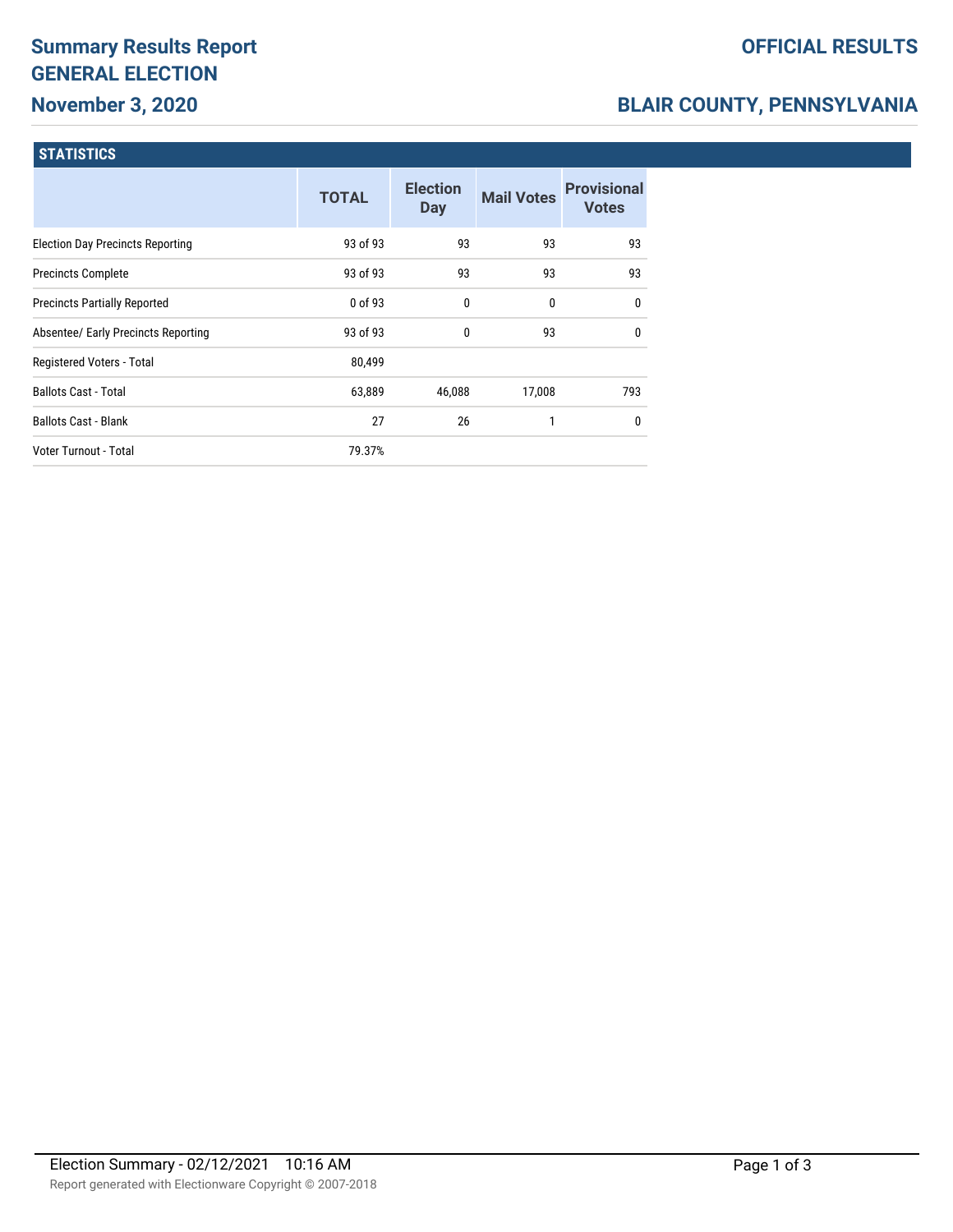# **BLAIR COUNTY, PENNSYLVANIA**

#### **PRESIDENTIAL ELECTORS**

Vote For 1

|                            | <b>TOTAL</b> | VOTE % | <b>Election</b><br><b>Day</b> | <b>Mail Votes</b> | <b>Provisional</b><br><b>Votes</b> |
|----------------------------|--------------|--------|-------------------------------|-------------------|------------------------------------|
| <b>REP TRUMP and PENCE</b> | 45,306       | 71.07% | 37.610                        | 7.115             | 581                                |
| DEM BIDEN and HARRIS       | 17,636       | 27.67% | 7.856                         | 9,576             | 204                                |
| LIB JORGENSEN and COHEN    | 653          | 1.02%  | 454                           | 193               | 6                                  |
| Write-In Totals            | 153          | 0.24%  | 88                            | 65                | 0                                  |

## **ATTORNEY GENERAL**

Vote For 1

|                            | <b>TOTAL</b> | <b>VOTE %</b> | <b>Election</b><br><b>Day</b> | <b>Mail Votes</b> | <b>Provisional</b><br><b>Votes</b> |
|----------------------------|--------------|---------------|-------------------------------|-------------------|------------------------------------|
| REP HEATHER HEIDELBAUGH    | 43,912       | 69.56%        | 36,219                        | 7,144             | 549                                |
| DEM JOSH SHAPIRO           | 17,496       | 27.72%        | 8,216                         | 9,070             | 210                                |
| LIB DANIEL WASSMER         | 1,105        | 1.75%         | 821                           | 273               | 11                                 |
| <b>GRE RICHARD L WEISS</b> | 583          | 0.92%         | 345                           | 231               | 7                                  |
| Write-In Totals            | 29           | 0.05%         | 20                            | 9                 | 0                                  |

#### **AUDITOR GENERAL**

Vote For 1

|                          | <b>TOTAL</b> | <b>VOTE %</b> | <b>Election</b><br><b>Day</b> | <b>Mail Votes</b> | <b>Provisional</b><br><b>Votes</b> |
|--------------------------|--------------|---------------|-------------------------------|-------------------|------------------------------------|
| REP TIMOTHY DEFOOR       | 44,824       | 71.38%        | 36,811                        | 7,455             | 558                                |
| DEM NINA AHMAD           | 15,245       | 24.28%        | 6,718                         | 8,344             | 183                                |
| LIB JENNIFER MOORE       | 2,066        | 3.29%         | 1,518                         | 520               | 28                                 |
| <b>GRE OLIVIA FAISON</b> | 623          | 0.99%         | 377                           | 238               | 8                                  |
| Write-In Totals          | 42           | 0.07%         | 26                            | 16                | 0                                  |